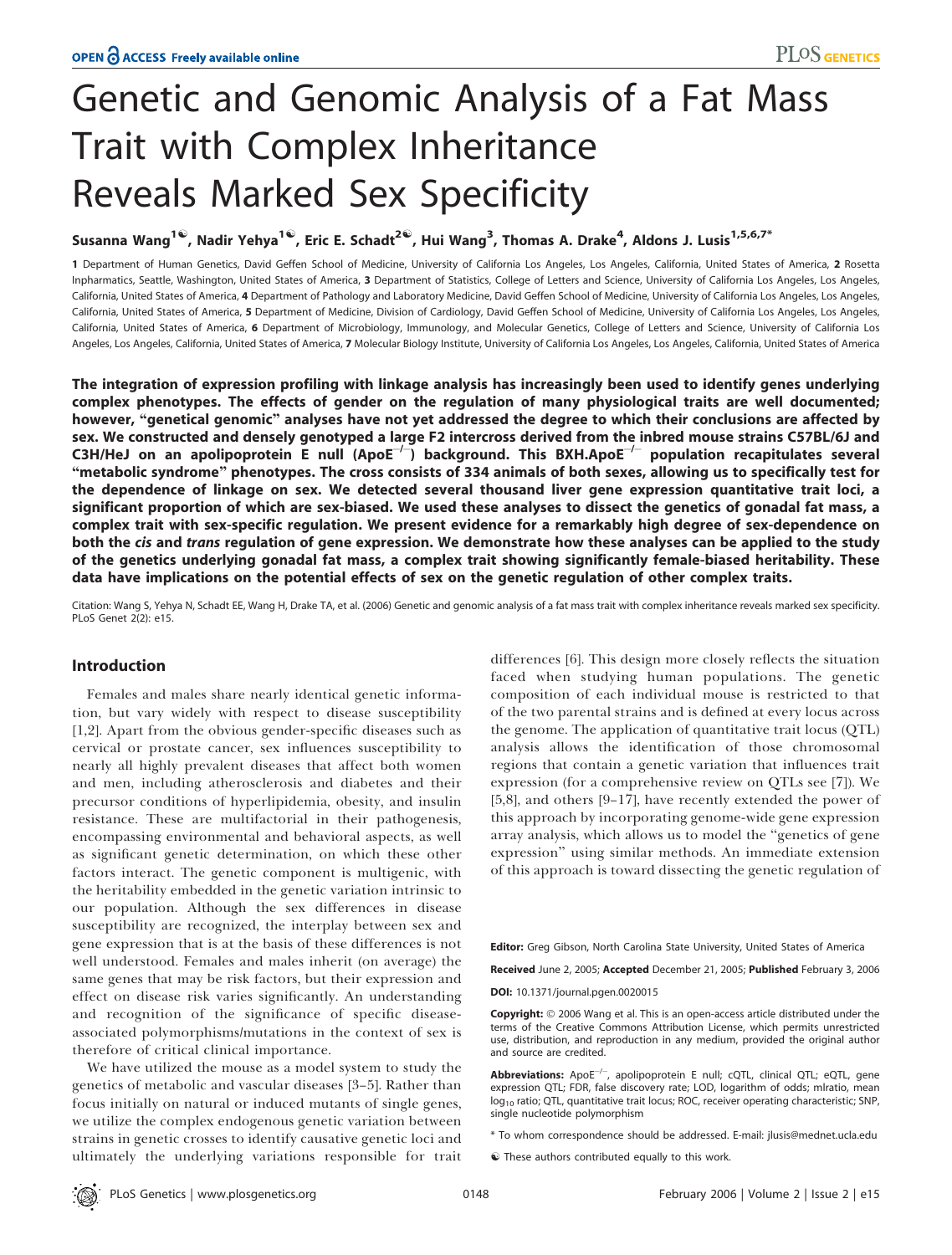## Synopsis

Although their genomes are nearly identical, the males and females of a species exhibit striking differences in many traits, including complex traits such as obesity. This study combines genetic and genomic tools to identify in parallel quantitative trait loci (QTLs) for a measure of gonadal fat mass and for expression of transcripts in the liver. The results are used to explore the relationship between genetic variation, sexual differentiation, and obesity in the mouse model. Using over 300 intercross progeny of two inbred mouse strains, five loci in the genome were found to be highly correlated with abdominal fat mass. Four of the five loci exhibited opposite effects on obesity in the two sexes, a phenomenon known as sexual antagonism. To identify candidate genes that may be involved in obesity through their expression in the liver, global gene expression analysis was employed using microarrays. Many of these expression QTLs also show sex-specific effects on transcription. A hotspot for trans-acting QTLs regulating the expression of transcripts whose abundance is correlated with gonadal fat mass was identified on Chromosome 19. This region of the genome colocalizes with a clinical QTL for gonadal fat mass, suggesting that it harbors a good candidate gene for obesity.

complex phenotypes, which would greatly improve the progression from candidate locus to candidate gene.

Here we report the application of this integrated approach to study the significance of sex on the genetic determinants of obesity and the associated regulation of liver gene expression in an F2 intercross derived from the inbred strains C57BL/6J (B6) and C3H/HeJ (C3H) on an apolipoprotein E null  $(ApoE^{-/-})$ background. The BXH.Apo $E^{-/-}$  population was designed to recapitulate several of the phenotypes associated with the socalled metabolic syndrome. The cross consists of 334 animals of both sexes, allowing us to specifically test for the dependence of QTLs on sex. We detected several thousand gene expression QTLs (eQTLs), a significant proportion of which were sex-biased. We used these analyses to dissect the genetic regulation of the gonadal fat mass trait and to identify genes associated with the trait.

## Results

## QTLs Associated with Gonadal Fat Mass

Characteristics of the B6.Apo $E^{-/-}$  and C3H.Apo $E^{-/-}$  parents and the F2 BXH.Apo $E^{-/-}$  generation on a Western diet are summarized in Table 1. Gonadal fat mass differed significantly between the sexes in F2 ( $p < 10^{-4}$ ) and in the parental C3H.Apo $E^{-/-}$  ( $p < 0.05$ ), but not in B6.Apo $E^{-/-}$  mice. Gonadal fat mass was the fat pad collection that represented the most animals and the most accurate collections and was thus

chosen for further analysis. Broad sense heritability  $(h^2)$ calculated as  $(\sigma^2_{\rm Total} - \sigma^2_{\rm {~Parental}})/\sigma^2_{\rm {~Total}}$  for the gonadal fat mass trait was 54% for females and 36% for males, which is in close agreement with previous reports [18,19] and demonstrates significant heritability of gonadal fat mass.

A total of 334 F2 mice were genotyped at an average 1.5 cM density using 1,032 single nucleotide polymorphisms (SNPs) spanning all 19 autosomes. QTL analysis for several clinical traits (clinical QTLs [cQTLs]), including the unadjusted raw values for gonadal fat mass, was performed using a single marker regression approach (justified by the high-density of markers, making interval mapping unnecessary). In order to test specifically for sex effects of linkage, we included additive, dominant, sex, sex-additive, and sex-dominant parameters in our calculations (see Materials and Methods). A stepwise regression procedure was used to determine whether the addition of the final two terms significantly improved the linear regression model, conditional on realizing a significant additive QTL effect. We performed permutation analyses over all gene expression traits, estimating false discovery rates (FDRs) at different logarithm of odds (LOD) score thresholds and assessing the overall rate of QTL detection. From these analyses we constructed receiver operating characteristic (ROC)-like curves to demonstrate that our straightforward method has significantly increased power to detect QTLs compared to QTL mapping methods that do not incorporate sex and genotype–sex interactions (Figure S1). It is clear from the ROC curves that the sex and sex-interaction terms add significantly to the detection of QTL for the gene expression traits. Using previously described conventions [20], QTL models without the final two interaction terms (sex\*add and sex\*dom) have a suggestive threshold of 3.0 ( $p < 1 \times 10^{-3}$ ) and a significant threshold of 4.3 ( $p < 5 \times 10^{-5}$ , genome-wide  $p < 0.05$ ). QTL models incorporating only the sex\*add interaction term in addition to the additive terms have one extra degree of freedom that leads to a corresponding increase in the LOD score thresholds to 3.5 (suggestive) and 4.9 (significant) for the 0.001 and 0.00005 p-value thresholds, respectively. QTL models incorporating both sex\*add and sex\*dom interaction terms possess two extra degrees of freedom, with a corresponding increase in LOD score thresholds to 4.0 (suggestive) and 5.4 (significant) for the  $0.001$  and  $0.00005$   $p$ value thresholds, respectively.

One suggestive (Chromosome 1) and four significant (Chromosomes 3, 5, 11, and 19) cQTLs for the gonadal fat mass trait were identified (Figure 1A; Table 2). Four out of the five cQTLs showed statistically significant better fits with the full model incorporating the interaction terms sex\*add and

| Strain                                 | Gonadal Fat Mass ( $q \pm SD$ ) |                       | p-Value ANOVA | Adiposity Index (% Fat $\pm$ SD) |                       | p-Value ANOVA |
|----------------------------------------|---------------------------------|-----------------------|---------------|----------------------------------|-----------------------|---------------|
|                                        | Female (n)                      | Male $(n)$            |               | Female (n)                       | Male $(n)$            |               |
|                                        |                                 |                       |               |                                  |                       |               |
| $B6. \text{ApoE}^{-/-}$                | $0.91 \pm 0.74$ (5)             | $1.36 \pm 0.60$ (3)   | 0.43          | $6.67 \pm 3.73$ (5)              | 7.35 $\pm$ 2.66 (3)   | 0.79          |
| $\mathsf{C3H}$ .Apo $\mathsf{E}^{-/-}$ | $1.79 \pm 0.55$ (4)             | $1.02 \pm 0.44$ (7)   | 0.03          | $8.69 \pm 1.30(4)$               | $6.83 \pm 1.59$ (7)   | 0.08          |
| F2 BXH.Apo $E^{-/-}$                   | $2.50 \pm 1.13$ (165)           | $1.41 \pm 0.56$ (165) | < 0.0001      | $12.36 \pm 3.36$ (161)           | 7.82 $\pm$ 1.83 (163) | < 0.0001      |

**Table 1.** Characteristics of the BXH.ApoE $^{-/-}$  Cross

SD, standard deviation; ANOVA, analysis of variation.

DOI: 10.1371/journal.pgen.0020015.t001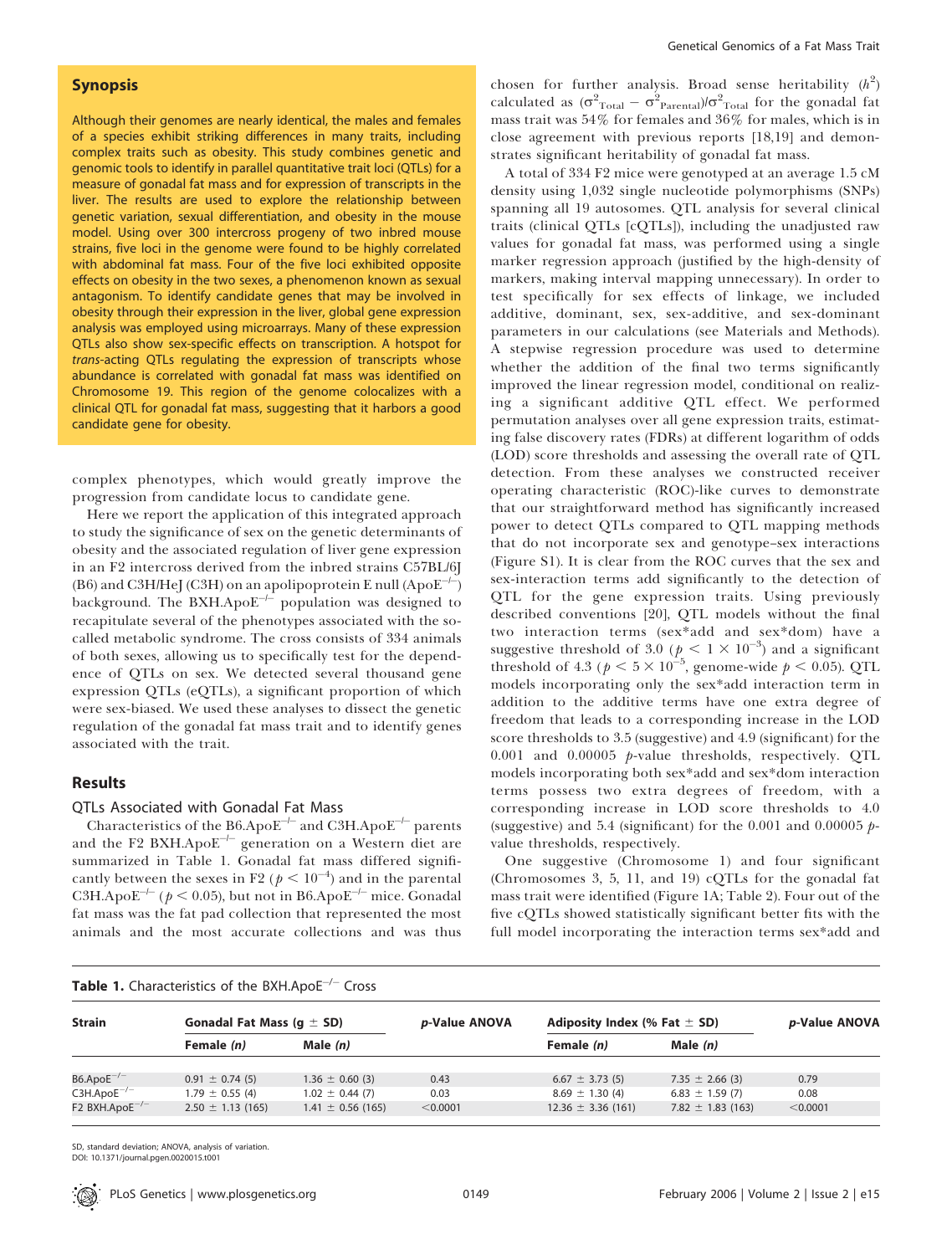

Figure 1. Genome Scan for Gonadal Fat Mass

(A) Animals were genotyped at an average 1.5 cM density using 1,032 SNPs polymorphic between the parental strains. LOD scores computed using sex as an additive covariate (black) failed to detect significant linkage. A genome scan accounting for interactions between sex and QTL (red) showed evidence for suggestive linkage on Chromosome 1 and significant linkage on Chromosomes 3, 5, 11, and 19. Dashed and solid lines are thresholds for suggestive ( $p < 1 \times 10^{-3}$ ) and significant linkage ( $p < 5 \times 10^{-5}$ ), respectively.

(B) Genome scans for gonadal fat mass using different models over mouse Chromosome 5. Scans for fat mass using all animals with (black) and without (green) sex as an additive covariate failed to detect significant linkage. Females analyzed alone (magenta) showed evidence for suggestive linkage ( $p < 2 \times 10^{-4}$ ). When both sexes were analyzed to account for sex effects (red), a significant QTL was realized ( $p < 10^{-6}$ ). For clarity, only the model incorporating both the "sex\*add" and "sex\*dom" terms is shown in red, although additional models incorporating the terms separately were also computed. DOI: 10.1371/journal.pgen.0020015.g001

sex\*dom, compared to the model including only the additive terms. Interestingly, the cQTL over Chromosome 11 did not improve, suggesting that the additional terms did not contribute to improved detection of this locus. Table 2 summarizes the position and LOD score of maximal linkage for each cQTL. While the focus of this study was the gonadal fat mass trait, it is noted that a genome scan for the adiposity trait resulted in cQTLs at the same locations, with very similar LOD scores and sex dependence (unpublished data).

Results from the various regression models used to determine linkage for the Chromosome 5 cQTL are depicted in Figure 1B. Analysis of all animals with and without sex as a covariate failed to demonstrate evidence of linkage on Chromosome 5. When females were analyzed alone, a suggestive LOD score of 3.7 was realized ( $p=2\times10^{-4}$ ); males analyzed alone did not demonstrate evidence for linkage. However, using all 334 animals and adding the interaction terms to the QTL model significantly improved sensitivity, and a cQTL with a maximum LOD of 7.56 ( $p = 1.7 \times 10^{-6}$ ) was realized.

Given the improved detection of four of the five cQTLs when sex-additive and sex-dominant interaction terms were considered, we hypothesized that the main genotype effect of these cQTLs on the gonadal fat mass trait would differ between the sexes (Figure 2). Indeed, cQTLs located on Chromosomes 1, 3, and 5 showed opposing effects on fat mass, or sex antagonism. The effect of the cQTL on Chromosome 11 was in the same direction in both males and females, but was sex-biased toward a larger effect in females ( $R^2 = 0.091$  in females versus  $R^2 = 0.046$  in males), confirming the minimal sex specificity of this cQTL. The cQTL on Chromosome 19 showed a sex-specific effect in females, with no effect in males.

Overall, all five cQTLs for gonadal fat mass were biased toward a larger effect in females. Assuming purely additive effects of each genotype, these cQTLs account for approximately 42% of the variation in female F2 mice and 13% in males, consistent with the narrow sense heritability estimates for this trait and again demonstrating significant differences in the regulation and heritability of the gonadal fat trait between the sexes.

## Liver eQTLs

Livers from 312 F2 animals (156 female, 156 male) were profiled using oligonucleotide microarrays manufactured by Agilent Technologies (Palo Alto, California, United States), which included probes for 23,574 mouse transcripts. Individual transcript intensities were corrected for experimental variation and normalized and are reported as the mean  $log_{10}$ ratio (mlratio) of an individual experiment relative to a pool composed of 150 mice randomly selected from the F2 population [21]. Each measurement was fitted to an error model and assigned a significance measurement (type I error). A heat map of the 2,320 transcripts most differentially expressed ( $p < 0.05$  in 10% or more of animals) relative to the pool is depicted in Figure 3. This selection of genes was not biased on a priori known differential expression between the sexes, linkage, or correlation with a clinical phenotype. This is noteworthy because hierarchical clustering of these transcripts against the 312 F2 mice shows an almost perfect clustering into male and female subgroups, emphasizing striking effects of sex on liver gene expression levels and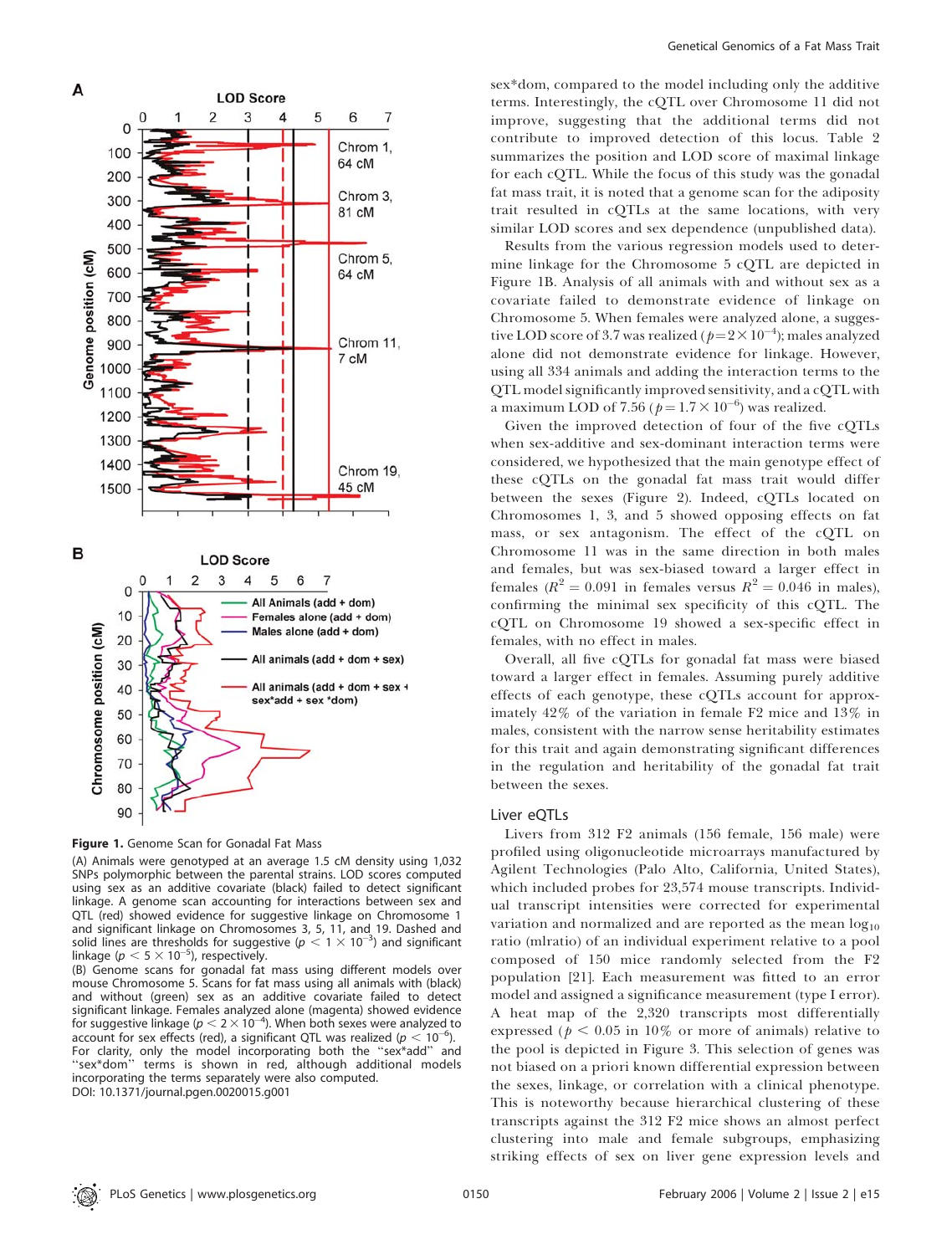| <b>SNP</b> | Chromosome | Position of Maximum LOD (cM) | <b>LOD Score Model Selection</b> <sup>a</sup> | <b>Interaction Terms Utilized</b> | $-Log(p-Value)$ |
|------------|------------|------------------------------|-----------------------------------------------|-----------------------------------|-----------------|
|            |            |                              |                                               |                                   |                 |
| rs3688042  |            | 64.3                         | 5.0                                           | Sex*add Sex*dom                   | 3.8             |
| rs3697892  |            | 81.4                         | 6.2                                           | Sex*add                           | 4.6             |
| rs3662726  |            | 64.5                         | 7.6                                           | Sex*add                           | 5.8             |
| rs3663826  | 11         | 7.3                          | 5.1                                           | N/A                               | 4.3             |
| rs3722335  | 19         | 45.8                         | 6.7                                           | Sex*add                           | 5.1             |
|            |            |                              |                                               |                                   |                 |

#### Table 2. cOTLs for Gonadal Fat Mass

a<br>Model Selection: y = µ + add + dom + sex + sex\*add + sex\*dom. Stepwise regression was performed; sex\*add and sex\*dom terms were tested and only included if significant conditional on the additive term being significant.

Genome-wide  $p < 0.05$ : LOD 5.4 (sex\*add + sex\*dom); LOD 4.9 (sex\*add); LOD 4.3 (no extra terms). N/A, not applicable.

DOI: 10.1371/journal.pgen.0020015.t002

suggesting that sex is controlling more variance in these transcripts' expression than any other parameter.

The expression values of the 23,574 transcripts were treated as quantitative traits and fitted to the same linear regression models used to compute LOD scores for clinical traits (eQTLs). The FDR at each threshold was determined by permuting the data 100 times and taking the mean number of QTLs detected over all of the permuted datasets at a given threshold, and dividing this count by the number of QTLs detected at the same threshold in the observed data. At the threshold for significant linkage (  $p < 5 \times 10^{-5}$ , genome-wide  $p$  $<$  0.05, based on a single trait), the FDR was estimated at 3.4% for the standard QTL model not accounting for any sex terms, 3.1% for the QTL model accounting for additive sex effects, and 3.2% for the QTL model accounting for additive sex effects and allowing for the sex interaction terms to enter the model. A list of all detected suggestive ( $p < 1 \times 10^{-3}$ ) and significant eQTLs ( $p < 5 \times 10^{-5}$ ) detected in the BXH.ApoE<sup>-1-</sup> intercross is provided in Table S1.

Characteristics of the eQTLs at different significance levels are summarized in Table 3 and shown graphically in Figure 4. We detected 6,676 eQTLs representing 4,998 transcripts at the  $5 \times 10^{-5}$  significant level. Of these, 2,118 eQTLs were located within 20 Mb (roughly 10 cM) of the corresponding gene, likely representing eQTLs regulated by cis-acting variation within the gene itself. Of the 6,676 significant eQTLs, 1,166 (17%) demonstrated a sex bias and were subsequently significantly improved with the addition of the sex-additive and sex-dominant terms.

The distribution of all 6,676 significant eQTLs (  $p$   $<$   $5\times10^{-5})$ across the genome in 2 cM bins is shown in Figure 4A. Evidence for eQTL hotspots is clear on Chromosomes 1, 2, 4, 5, 6, and 7 where significant fractions of the 6,676 eQTLs colocalize within 2 cM regions on each chromosome. Approximately 67% of eQTLs at this threshold are trans, and these eQTL hotspots consist primarily of trans-acting effects on transcriptional variation. Distribution of the 1,166 eQTLs with significant sex effects, of which 852 (73%) are trans, showed enrichment on Chromosome 5 at approximately 49 cM (Figure 4B) as assessed using the Fisher exact test ( $p=8.7\times$  $10^{-25}$  after Bonferroni correction). At this locus there were 250 eQTLs, 140 of which exhibited genotype–sex interactions.

At increasing thresholds for linkage, a higher fraction of detected eQTLs were *cis*-acting (Figure 4C). The increased proportion of *cis*-eQTLs with increasing LOD score thresholds has been reported before [5,15] and confirms what is likely to be our increased power to detect first-order cis-



Figure 2. Effect of Genotype on Fat Mass

Homozygous B6 (BB), C3H (CC), or heterozygous (BC) genotype at all five QTL positions, separated by sex, are shown. The underlying genotypic effects of the QTLs on fat mass differ between the sexes. Coefficients of determination  $(R^2)$  are shown along with associated ANOVAs  $^*p < 0.05$ ,  $**p < 0.01$ ,  $***p < 0.001$ .

DOI: 10.1371/journal.pgen.0020015.g002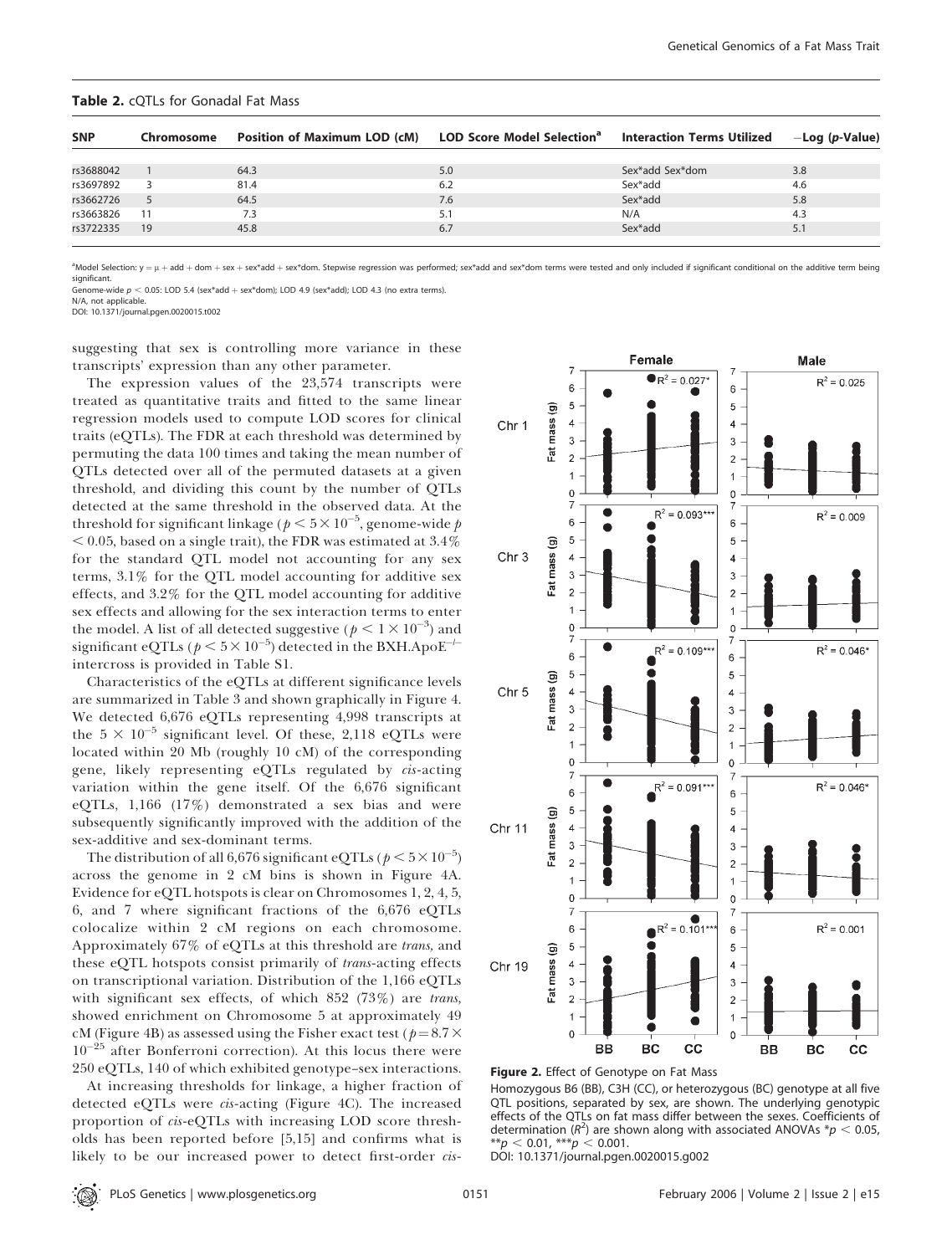

Figure 3. Heat Map of Liver Gene Expression

Over 2,300 of the most differentially expressed genes in liver hierarchically clustered by animals (x-axis) against transcript levels (y-axis). Expression is reported as mlratio of individual experiment against a common pool. Red is over- and green underrepresented relative to pool. DOI: 10.1371/journal.pgen.0020015.g003

acting variations affecting transcription. The proportion of eQTLs with significant sex effects remained relatively constant at all thresholds (Figure 4C). Furthermore, the majority of these sex-specific eQTLs (73%) are acting in trans on a given gene's expression (Figure 4D), and similar proportions of sex-specific eQTLs  $(26\%)$  are *cis* compared to the proportion of all liver  $cis$ -eQTLs (32%). These data demonstrate the profound effects of sex on the genetic regulation of gene expression.

# Cis-eQTLs Are Candidate Genes for the Gonadal Fat Mass **Trait**

Given the marked effects of sex on liver gene expression and the genetic regulation of gonadal fat mass, we reasoned that cis-eQTLs with significant "sex-additive" and "sexdominant'' interactions would be potential candidate genes for our trait. Of the 2,118 significant  $cis$ -eQTLs, 304 (14%) were improved by the sex-interaction terms. Cis-eQTLs overlapping the confidence interval for the fat mass cQTL are candidate genes for the trait. Those genes with significant

sex interactions receive increased consideration as potential candidates (Tables 4 and 5).

# Thousands of Genes Show a Sex-Specific Correlation with Gonadal Fat Mass

For each of the 23,574 oligonucleotides represented on the array, we computed a linear regression analysis to test for association between the trait ''gonadal fat mass'' and each transcript abundance measure, incorporating the terms "gene," "sex," and "gene-by-sex," where the "gene-by-sex" parameter tests for sex-specific correlation between a gene and the trait. As before, a stepwise regression procedure was used to determine if the addition of the interaction term significantly improved the model fit (see Materials and Methods). Multiple testing was addressed by controlling for the FDR. Distribution of the  $p$ -values obtained from these 23,574 correlations is shown in Figure 5A. At  $FDR = 0.01, 4,613$ genes were significantly correlated with gonadal fat mass. Of these genes, 4,524 (98%) showed significant ''gene-by-sex'' effects, supporting the high degree of sex specificity in the

|  | Table 3. Characteristics of Liver eQTLs |  |  |  |
|--|-----------------------------------------|--|--|--|
|--|-----------------------------------------|--|--|--|

| <b>Significance</b> | QTL                | <b>Number</b> | <b>Number</b> | Cis-Acting (%) | <b>Significant Sex</b> | Cis-eOTLs            |
|---------------------|--------------------|---------------|---------------|----------------|------------------------|----------------------|
|                     | <i>p</i> -Value    | of Genes      | of eQTLs      |                | Interaction (%)        | with Sex Interaction |
| Suggestive          | $1 \times 10^{-3}$ | 9,343         | 17,180        | 2,796 (16%)    | 1,557 (9%)             | 366                  |
| Significant         | $5 \times 10^{-5}$ | 4,998         | 6,676         | 2,118 (32%)    | 1,166 (17%)            | 304                  |

DOI: 10.1371/journal.pgen.0020015.t003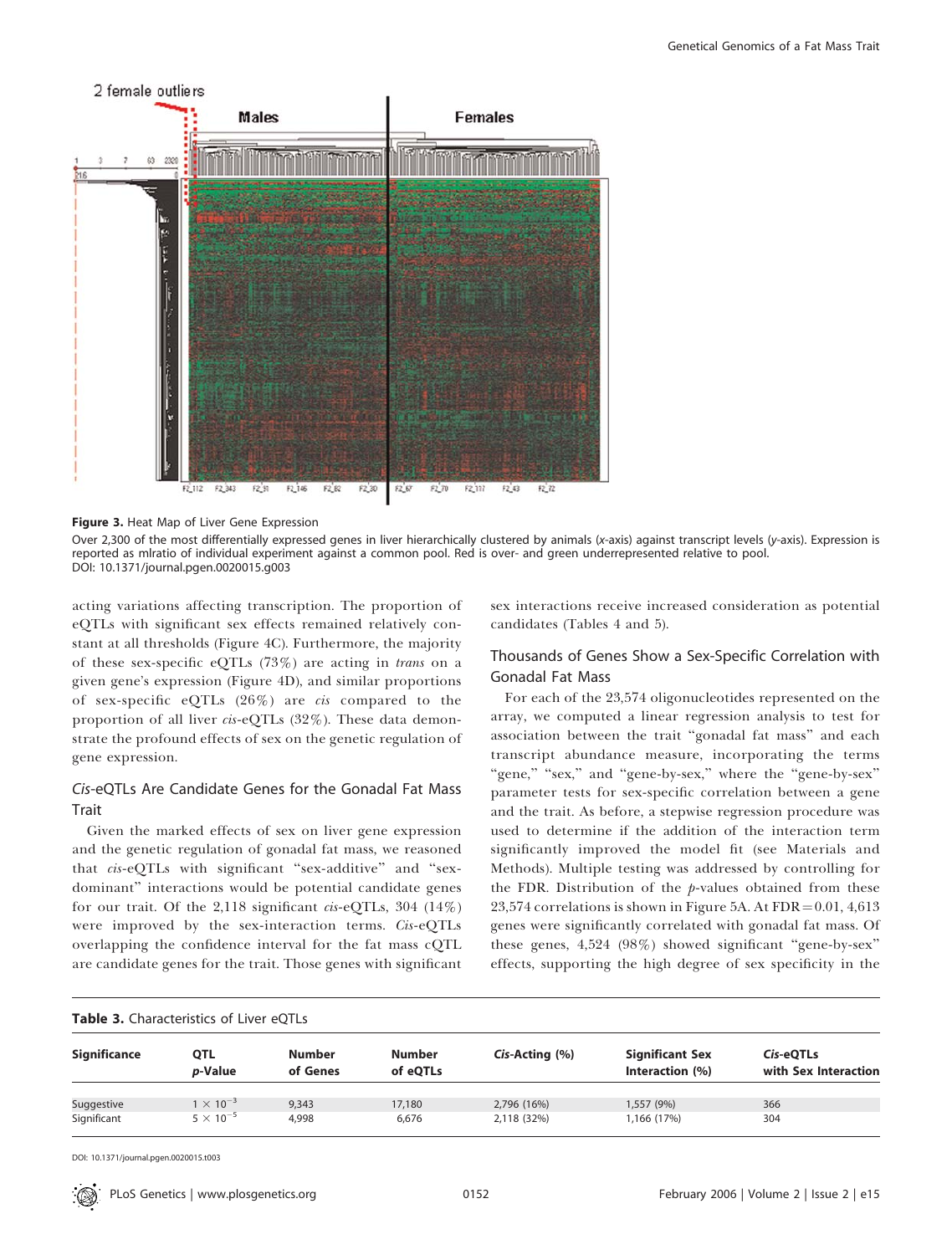

Figure 4. Properties of All Liver eQTLs

(A) Distribution of all significant liver eQTLs across the genome in 2-cM bins. A total of 6,676 significant eQTLs were realized, representing 4,998 liver transcripts. Hotspots of nonrandom eQTL colocalization are clearly evident.

(B) Distribution of eQTLs with significant sex-specific effects. A total of 1,166 eQTLs representing 1,044 transcripts show an eQTL hotspot on Chromosome 5.

(C) Properties of eQTLs at increasing significance levels. As the threshold for significant linkage increases (p-value decreases, or LOD score increases), the proportion of cis-eQTLs (black) increases. The fraction of all eQTLs with sex effects (red) and cis-eQTLs with sex effects (blue) remains relatively constant at increasing thresholds. The dashed line indicates the genome-wide significance threshold ( $p < 5 \times 10^{-5}$ ; genome-wide  $p < 0.05$ ).

(D) Properties of sex-specific eQTLs at increasing significance levels. For eQTLs with significant sex effects, as with all eQTLs, the proportion of cis-eQTLs (black) increases and trans (blue) decreases as the threshold for significance increases. At the genome-wide threshold for significance (dashed line), over 70% of eQTLs with significant sex effects are trans.

DOI: 10.1371/journal.pgen.0020015.g004

genetic regulation of this trait. A complete list of all genes correlated with gonadal fat mass is provided in Table S2.

Of the 4,613 genes correlated with gonadal fat mass, 1,130 generate 1,478 significant eQTLs (Figure 5B). The colocalization of eQTLs for these correlated genes with the cQTL for the fat mass trait provides useful implications for the possible role of these genes. Whether the eQTLs are cis or trans determines what that role may be. Genes that show significant correlation with the gonadal fat mass trait and that have cis-eQTLs coincident with the fat mass cQTLs are potential candidate genes for the trait (i.e., they may contain a genetic variation in

that gene that is the cause of the trait cQTL). Table 5 summarizes the genes that possess these properties for each cQTL, increasing evidence for these genes as potential candidates. As addressed below, given the complex multiorgan regulation of adipose tissue mass, it is unlikely that the genetic regulation of all five loci resides in the liver. However, some may involve the liver, and even for those that do not, the liver transcriptional variation may reflect that of the relevant tissue.

Genes that show significant correlation with gonadal fat mass and have trans-eQTLs coincident with the fat mass cQTL cannot be candidates directly responsible for the trait, as they

| <b>Table 4.</b> Properties of Genes Coincident with the Gonadal Fat Mass cQTL |                                         |                                                        |                                                             |                                                                   |  |  |
|-------------------------------------------------------------------------------|-----------------------------------------|--------------------------------------------------------|-------------------------------------------------------------|-------------------------------------------------------------------|--|--|
| <b>cOTL Position</b>                                                          | Coincident<br>$Cis$ -eOTLs <sup>a</sup> | Cis-eQTLs with<br>Significant Sex Effects <sup>b</sup> | <b>Coincident Genes Correlated</b><br>with Gonadal Fat Mass | <b>Genes with Significant</b><br><b>Cis-eQTLs and Correlation</b> |  |  |
|                                                                               |                                         |                                                        |                                                             |                                                                   |  |  |
| Chromosome 1, 64.3 cM                                                         | 55                                      | 4                                                      | 31                                                          | 11                                                                |  |  |
| Chromosome 3, 81.4 cM                                                         | 20                                      |                                                        |                                                             |                                                                   |  |  |
| Chromosome 5, 64.5 cM                                                         | 56                                      |                                                        | 43                                                          | 14                                                                |  |  |
| Chromosome 11, 7.3 cM                                                         | 19                                      |                                                        | 42                                                          |                                                                   |  |  |
| Chromosome 19, 45.8 cM                                                        | 49                                      | 12                                                     | 33                                                          | 16                                                                |  |  |

<sup>a</sup>Cis-eQTL defined as a gene significantly linked to locus within 20 Mb of itself.

b Significantly ( $p < 0.05$ ) improved by the addition of the terms sex\*additive and sex\*dominant.

DOI: 10.1371/journal.pgen.0020015.t004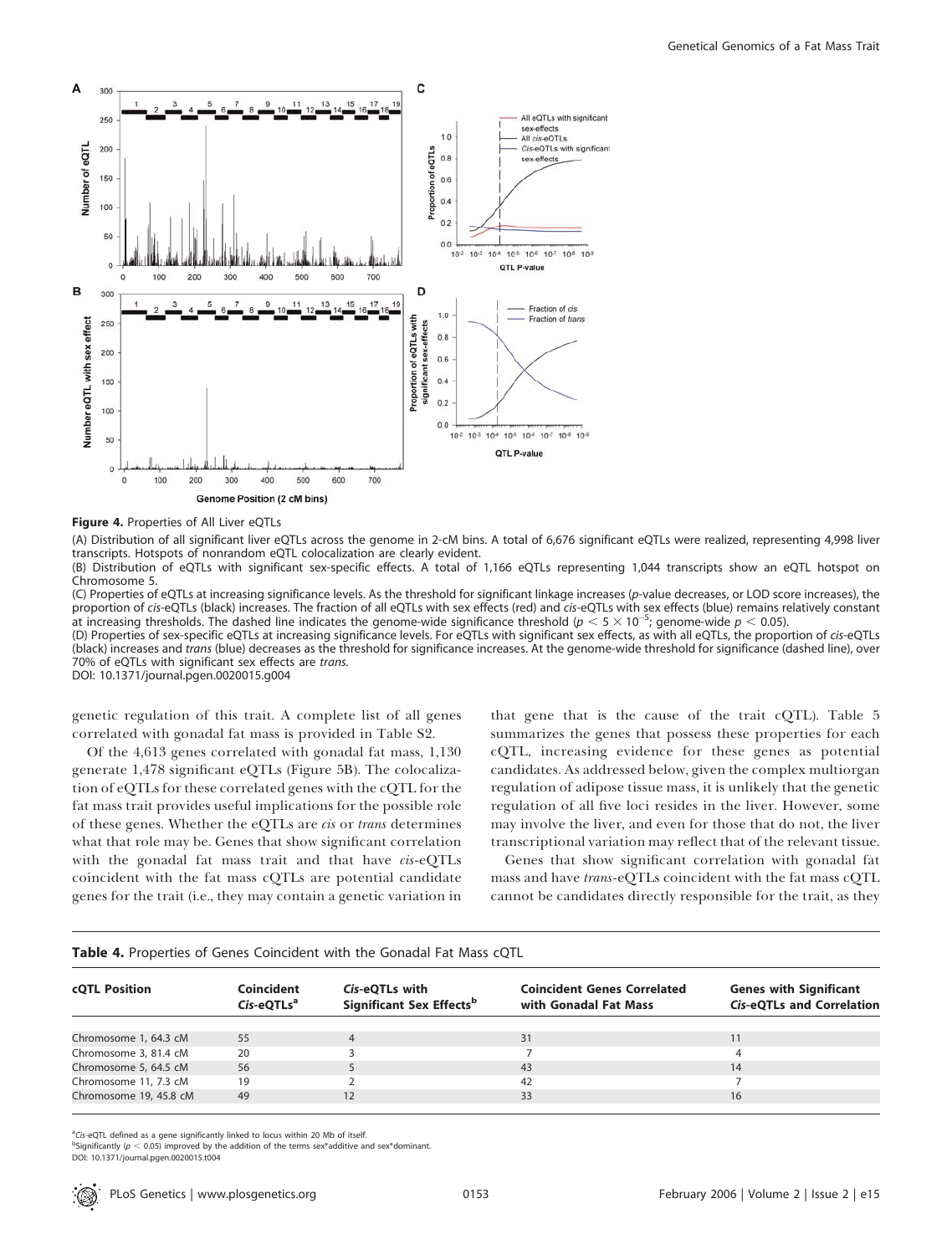Table 5. Transcripts Coincident with cQTLs with Significant Sex Effects and Correlated with Gonadal Fat Mass Are Strong Candidate Genes for the Trait

| <b>cQTL</b>            | Symbol             | <b>Transcript</b>                                                                     | <b>LOD</b><br>(sex*add,<br>sex*dom) <sup>a</sup> | —Loq<br>(p-Value)<br><b>Model Selection</b> | <i>p</i> -Value<br><b>Trait-Gene</b><br><b>Correlation</b> |
|------------------------|--------------------|---------------------------------------------------------------------------------------|--------------------------------------------------|---------------------------------------------|------------------------------------------------------------|
| Chromosome 1, 64.3 cM  | Arpc <sub>5</sub>  | Actin-related protein 2/3<br>complex, subunit 5                                       | 4.20                                             | 3.64                                        | $1.22 \times 10^{-9}$                                      |
|                        | Uch <sub>15</sub>  | Ubiquitin carboxyl-terminal esterase L5                                               | 8.09                                             | 7.40                                        | 4.19 $\times$ 10 <sup>-4</sup>                             |
| Chromosome 3, 81.4 cM  | H <sub>2</sub> afz | H2A histone family, member Z                                                          | 8.15                                             | 7.46                                        | $1.34 \times 10^{-6}$                                      |
|                        | 4933405A16Rik      | RIKEN cDNA 4933405A16                                                                 | 22.11                                            | 320                                         | $4.46 \times 10^{-8}$                                      |
|                        | Edg7               | Endothelial differentiation,<br>lysophosphatidic acid<br>G-protein-coupled receptor 7 | 3.74                                             | 3.20                                        | $6.98 \times 10^{-5}$                                      |
| Chromosome 11, 7.3 cM  | Vrk <sub>2</sub>   | Vaccinia-related kinase 2                                                             | 19.99                                            | 320                                         | $9.24 \times 10^{-8}$                                      |
| Chromosome 19, 45.8 cM | Cyp2c40            | Cytochrome P450, family 2,<br>subfamily c, polypeptide 40                             | 45.27                                            | 320                                         | $2.68 \times 10^{-9}$                                      |
|                        | (Null)             | (Agilent array ID: MMT00041314)                                                       | 22.43                                            | 320                                         | $3.69 \times 10^{-7}$                                      |
|                        | 4833409A17Rik      | RIKEN cDNA 4833409A17 gene                                                            | 22.11                                            | 320                                         | 4.46 $\times$ 10 <sup>-8</sup>                             |

<sup>a</sup>LOD score from model selection y LOD score from model selection y =  $\mu$  + add + dom + sex + sex\*add + sex\*dom; genome-wide  $p < 0.05$  =  $p < 5 \times 10^{-5}$ . DOI: 10.1371/journal.pgen.0020015.t005

are physically located elsewhere in the genome. However, they are potentially involved in the pathway(s) leading from the causative gene to the expression of the fat mass trait (i.e., their transcription is closely regulated by the causative gene at the locus). All of the five fat mass cQTLs have colocalizing trans-eQTLs for correlated genes. However, for a trait such as fat mass that is regulated by multiple tissues and organs, it is

unlikely that all five fat mass cQTLs are primarily driven by liver gene expression. As an approach to this problem, we hypothesized that those cQTLs that are most closely associated with liver gene expression would show an overrepresentation of colocalized eQTL for correlated genes, while those loci primarily controlled by other tissues would not have shown this pattern.



Figure 5. Properties of Transcripts Significantly Correlated with Gonadal Fat Mass

(A) Distribution of p-values for trait–gene correlations between transcripts and gonadal fat mass. At FDR = 0.01, 4,613 transcripts are significantly correlated with the trait.

(B) Number of eQTLs generated by the 4,613 genes significantly correlated with gonadal fat mass. Of these, 1,130 genes possessed at least one significant eQTL.

(C) Distribution of 1,478 eQTLs significantly correlated with gonadal fat mass across the genome in 2-cM bins.

(D) Identification of genomic regions enriched for eQTLs correlated with gonadal fat mass. The x-axis represents genome position in 2-cM bins, and the y-axis represents the  $-\log_{10}$  Fisher exact test p-value for enrichment of eQTLs in overlapping 6-cM bins. The dashed line corresponds to  $p = 0.05$  after correction for multiple comparisons. One significantly enriched region on Chromosome 19 is shown. The Chromosome 19 (40-cM) hotspot is coincident with a cQTL for gonadal fat mass and is highlighted in red.

DOI: 10.1371/journal.pgen.0020015.g005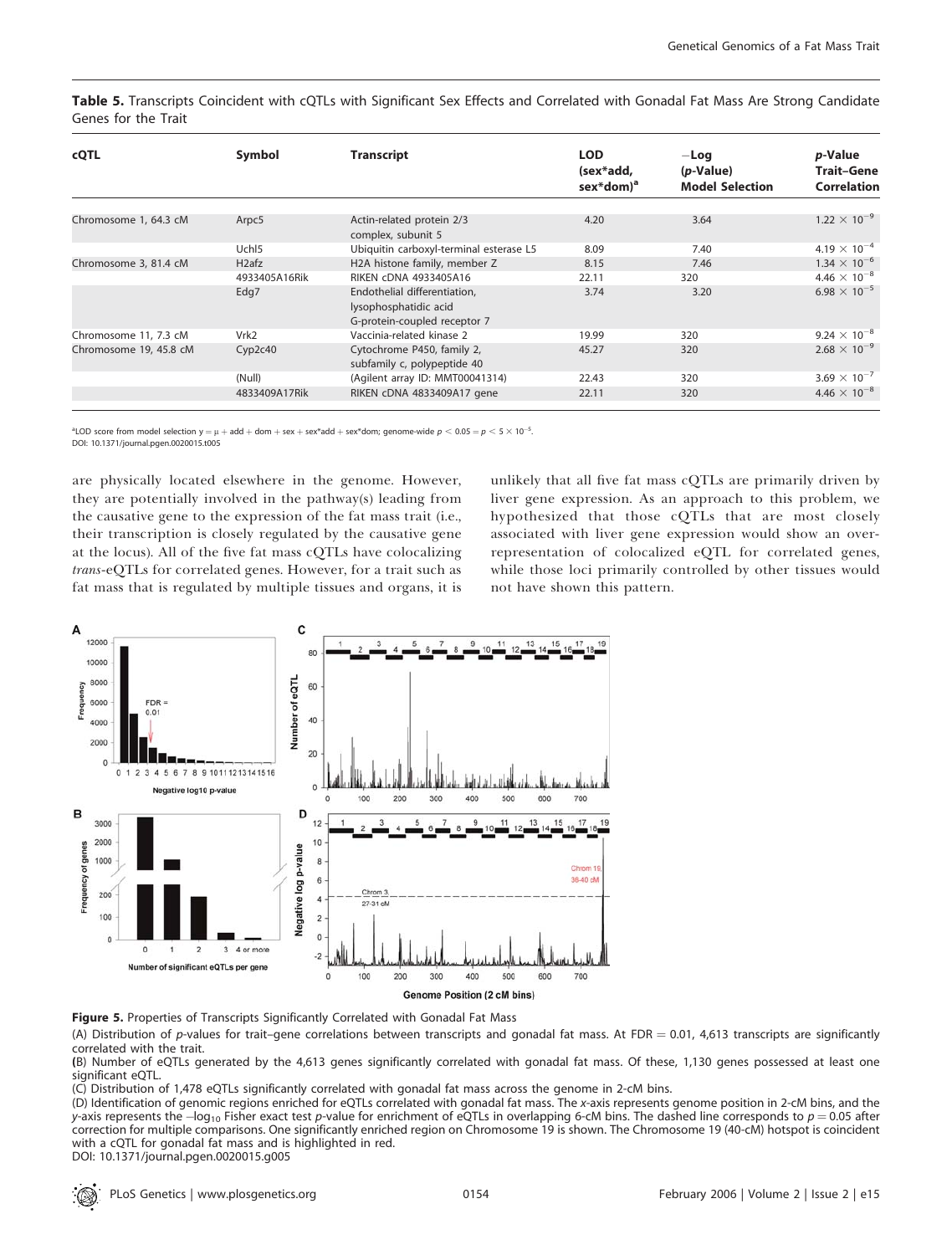

Figure 6. The Effects of Sex on Trans-eQTL Correlated with Gonadal Fat Mass

(A) Example of the effect of genotype at a trans locus on gene expression. Presence of homozygous B6 (BB), C3H (CC), or heterozygous (BC) genotype at a trans locus affects transcript MMT00016118 levels (reported as mlratio) in a sex-specific manner, with effects detectable only in females. Coefficients of determination  $(R^2)$ , or proportion variance explained) are shown along with associated ANOVA  $p$ -values. Several trans-eQTLs correlated with gonadal fat mass localize to regions overlapping with cQTLs for this trait, specifically, to Chromosome 19, 40 cM.

(B) For Chromosome 19, the vast majority of these correlated trans-eQTLs are biased toward larger effects on gene expression in females (red lines). The effect of any given trans-eQTL is approximated as  $R^2$  determined in a manner similar to that depicted in (A).

DOI: 10.1371/journal.pgen.0020015.g006

To assess this, we first determined the distribution of these 1,478 eQTLs across the genome in 2-cM bins as shown in Figure 5C. In order to see if there exist any hotspots for these eQTLs, we tested eQTLs with  $p < 0.001$  for enrichment along the genome in overlapping 2-cM bins against the distribution of all liver eQTLs (Figure 4A) using a Fisher exact test. Figure 5D shows the significance of enrichment reported as  $-\log_{10}$  of the enrichment  $p$ -value across the genome. One locus on Chromosome 19 was significantly enriched for eQTLs of transcripts correlated with the gonadal fat mass trait. As anticipated, there was an overlap of a correlated eQTL hotspot and a fat mass cQTL, specifically Chromosome 19 at 40 cM. This suggests that the genetic regulation of fat mass for the Chromosome 19 locus is more closely tied to liver gene expression than are the other four fat mass cQTLs.

The effect of the trans-eQTLs at the Chromosome 19 locus

on gene expression is summarized in Figure 6. Twenty-nine trans-eQTLs colocalize to Chromosome 9 at 40 cM, suggesting that 29 genes correlated with gonadal fat mass are regulated in trans by a polymorphism at this position. The proportion of gene expression levels controlled by this locus (approximated as the coefficients of determination  $R^2$ ) differs between males and females for the majority of the transcripts (as in Figure 6A), and for Chromosome 19 (Figure 6B), females demonstrated greater genetic regulation of gene expression than males. This substantial female bias is significantly higher than would be expected to arise by chance for the Chromosome 19 locus ( $p < 0.001$  by  $\chi^2$ ). This locus corresponds to one of the four sex-biased cQTLs for gonadal fat mass reported in this study, and the significant sex specificity of both the *cis* and *trans* genetic regulation of liver genes correlated with fat mass supports the functional significance of this locus in this organ.

## **Discussion**

In this study, we described a large, densely mapped, segregating F2 mouse population designed to study the genetic regulation of several traits associated with the socalled metabolic syndrome. Several groups, including ours, have reported the advantage of combining traditional genetics with genome-wide gene expression analysis for the dissection of complex traits. This study improved on past models by including over 300 animals (three times the size of previous studies) of both sexes, allowing for the incorporation of sex-specific effects on underlying genetic regulation.

# Significant Sex Bias in the Regulation of Both Complex Traits and Gene Expression

Given the known dichotomy between females and males in the susceptibility and control of obesity, this study was designed to sufficiently power the detection of significant QTLs for this and other traits with sex-dependent effects. Note, however, that these effects can extend to traits without overall mean differences between the sexes. Previous studies have described the advantages of performing QTL analysis both with and without sex as an interactive covariate [22–25]. Analyzing the sexes separately is suboptimal since it reduces sample size in both groups, thus reducing power to detect main QTL effects, as demonstrated by our genome scan of Chromosome 5 (Figure 1B). Furthermore, separate analyses would not allow for the detection of QTLs that have opposing, or sex-antagonistic, effects in females and males and would hinder the detection of QTLs specific to one sex.

Accordingly, we detected five cQTLs for the gonadal fat mass trait on Chromosomes 1, 3, 5, 11, and 19. The detection of all five cQTLs was ''driven'' by the larger effect in females, with significant improvement by the incorporation of sex\*additive and sex\*dominant parameters. QTLs associated with obesity, gonadal fat, and abdominal fat have been reported before overlapping with cQTLs on Chromosomes 1 [26–28], 5 [26,29], and 11 [19,29] reported here, whereas the cQTL on Chromosome 3 represents a novel QTL for this trait. The Chromosome 19 cQTL for fat mass was recently reported by us [5] in the BXD intercross F2 progeny from the strains B6 and DBA (which shares the same haplotype at this region as the C3H strain used in this study). Interestingly,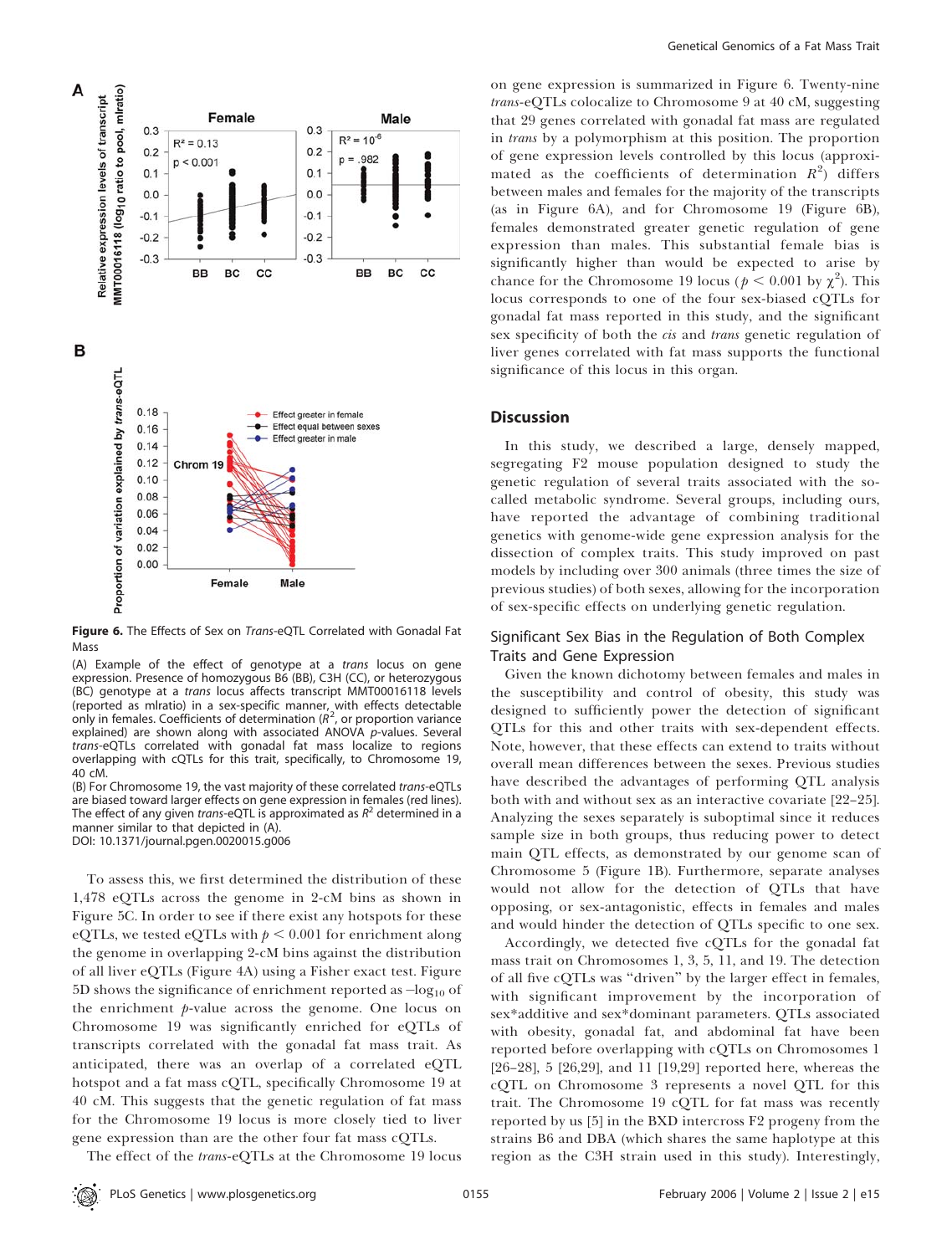significant heritability and genetic regulation was seen in this F2 population despite the hyperlipidemic, proinflammatory  $ApoE^{-/-}$  background and the high-fat Western diet. This background possesses several advantages, such as allowing the modeling of human-like disease states. The predominantly female-driven effects of the five cQTLs likely reflect the significant effect of differential gonadal hormone secretions on the genetic regulation of this complex trait.

The identification of genes underlying cQTLs remains a challenge. The widespread availability of genome-wide expression analysis has begun to address this by providing a snapshot of transcription in relevant organs and thus providing initial information for which genes can differentiate a given trait. Furthermore, by treating transcript levels as quantitative traits, we can map the genetic regulation underlying differential gene expression (eQTLs). Those eQTLs that have cis-acting variations affecting their transcription are potential candidate genes for the trait. At a single trait, genome-wide significance level of 0.05, we detected 6,676 eQTLs representing 4,998 genes, of which 2,118 were cis-acting. At increased thresholds, the proportion of cis-eQTLs increased, which is in good agreement with previous studies [5,15] and likely reflects the increased power to detect cis-acting variations affecting transcription. Of all 6,676 significant eQTLs, 1,166 possessed significant sex interactions. Of these, 304 were *cis* and 852 were trans, suggesting that only a minority of the sex-specific effects on the regulation of gene expression occur through polymorphisms within the gene itself. Rather, underlying genetic regulation of most transcripts is the result of interactions between trans loci and sex-specific factors (e.g., hormones). As with cQTLs, sex bias in the predominantly trans genetic regulation of gene expression is likely secondary to different sex hormone profiles.

Recently, using a similar dataset, our group demonstrated that significant  $\epsilon i$ s-eQTLs ( $p < 5 \times 10^{-5}$ ) largely represent true positives [30] and are enriched for highly polymorphic regions over the mouse genome. The *cis*-eQTLs presented in Table 5 overlap with one of the gonadal fat mass cQTLs and should be considered potential candidates. Given the sex effects in the gonadal fat mass cQTLs, we reasoned that the cis-eQTLs with significant sex\*additive and sex\*dominant effects should receive priority consideration. The use of eQTLs to dissect cQTLs is a method still in its infancy, with uncertain efficacy and applicability. Nevertheless, application of this analysis to this dataset provides some tantalizingly attractive candidate genes.

One shortcoming of this approach, however, is that candidate genes are limited to those whose transcript expression levels vary in association with a nearby polymorphism that differs between the parental strains—in other words, genes with significant and detectable *cis*-eQTLs. However, it is not strictly necessary for candidate genes to have evidence of such linkage: polymorphisms underlying a trait cQTL can affect gene function or posttranslational modifications. Nevertheless, several phenotypes are known to be regulated, at least partly, at the level of transcription or mRNA stability, which is exactly what our methods are designed to detect. A separate problem is that organ-specific gene expression differences may preclude one from detecting the relevant causative gene if the tissue arrayed is not the tissue where the control is exerted. This is particularly

relevant for a trait such as adipose tissue mass, which is controlled by multiple tissues. We propose that analysis of correlated genes can provide guidance as discussed below.

# Genes Correlated with Gonadal Fat Mass Illustrate Tissue-Specific Regulation of the Trait

In an effort to identify genes associated with the fat mass trait, but not necessarily candidate genes underlying the trait cQTLs, we fitted linear models to assess the degree of association between transcripts and gonadal fat mass. As with QTLs, sex-specific correlations were modeled. At an FDR of 1%, 4,613 genes were found to be significantly correlated with gonadal fat mass, of which 4,254 (98%) showed sex-biased correlation. As indicated in Tables 4 and 5, several genes with detectable cis-eQTLs are also significantly correlated with the trait and are even further prioritized as candidate genes.

Thus far, studies that have examined the ''genetics of gene expression'' are in good agreement regarding the increased power to detect cis-eQTLs relative to trans [5,9,15,16,31]. It is unclear at this time, however, what exactly is the significance of trans-eQTLs and the nature of the underlying polymorphisms associated with them. Furthermore, the eQTL hotspots reported in this and previous studies [5,9,10] largely represent trans-eQTLs. This localization suggests some functional significance to these regions. Of the 4,613 genes correlated with gonadal fat mass, 1,130 generate 1,478 significant eQTLs, of which 1,023 (69%) are trans-acting. These eQTLs are significantly enriched at one locus (Chromosome 19). Interestingly, this hotspot was coincident with a cQTL associated with fat mass reported in this study. Since these transcripts represent those significantly correlated with gonadal fat mass, the localization of their eQTLs to these regions strongly supports the notion that the genes with trans-eQTLs represent downstream targets of candidate regulatory genes located at the position of significant linkage. This means that the genes may be causal but downstream of the gene responsible for the cQTLs, or they may be reacting to the increased gonadal fat mass and associated metabolic changes. These data also suggest that identifying such loci that show overrepresentation of highly correlated genes is a means to identify which of the trait cQTLs are more likely controlled by the tissue arrayed. As expected, the Chromosome 19 locus was enriched for trans-eQTLs with substantially greater effects in females. Functional and promoter analysis of genes with a common trans-eQTL may prove enlightening. Furthermore, gene expression network construction and analysis may be improved by the incorporation of experimentally demonstrated *cis* versus trans regulation.

### Conclusion

The integration of traditional genetics with genome-wide expression analysis was first proposed by Jansen and Nap 4 y ago [32]. Advances in genomic technology and bioinformatic resources since then have vastly improved the applicability of these methods to the dissection of complex traits. Taking into account sex-specific effects will similarly improve the sensitivity to detect underlying genetic regulation, especially for phenotypes known to be affected by sex. Furthermore, network analyses are increasingly being applied to complex phenotypes [11,33]. Regardless of which variables are used in the construction of these networks, whether they measure gene expression or protein interactions, accounting for sex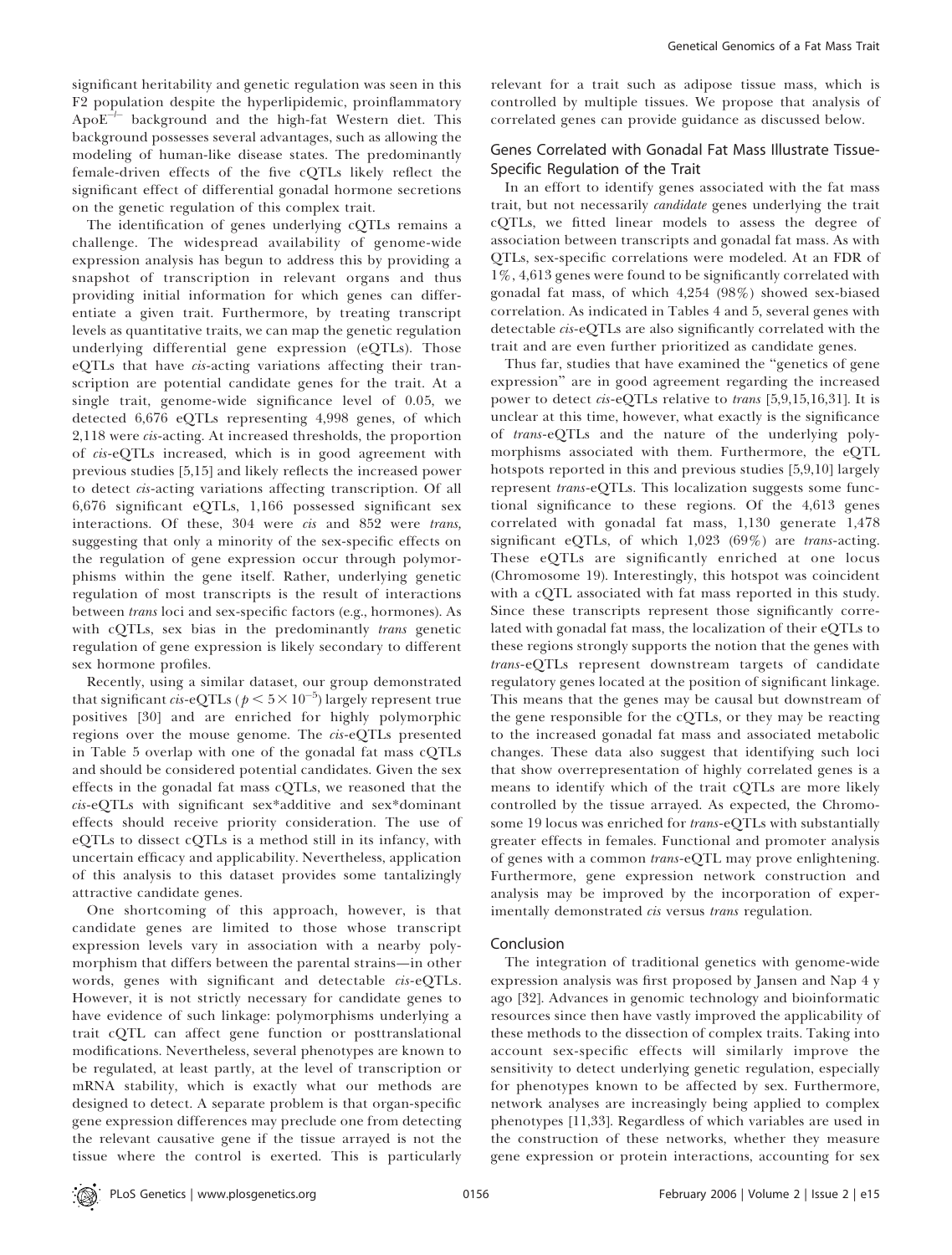specificity, hormonal status, or construction of different networks for females and males would likely more accurately represent the complexity associated with these phenotypes.

We reported here on the initial genetic and genomic analysis of an F2 intercross population designed to recapitulate several traits associated with human metabolic syndrome. Using 334 mice of both sexes genotyped at high density, this is the largest study of its kind to date designed, and it is strongly powered to detect subtle effects of genetic regulation and sex specificity. We identified five cQTLs for the gonadal fat mass trait, all with greater effects in females. We also detected several thousand significant liver eQTLs, a significant fraction of which are sex-biased, demonstrating how meaningful effects of sex on gene expression extend beyond overall mean differences. We demonstrated the application of linkage and correlation methods to identify candidate genes. Finally, we showed that localization of a subset of liver genes linked in *trans* to a cQTL region can identify relative tissue contributions to the genetic regulation of a complex trait. We anticipate that the application of these and similar methods would significantly improve the elucidation of the genetic regulation underlying complex phenotypes.

## Materials and Methods

Animals and tissue collection. C57BL/6J Apo $E^{-/-}$  (B6.Apo $E^{-/-}$ ) were purchased from Jackson Laboratory (Bar Harbor, Maine, United<br>States). C3H/HeJ ApoE<sup>-/-</sup> (C3H.ApoE<sup>-/-</sup>) were generated by backcrossing  $B6. \text{ApoE}^{-1}$  to C3H for ten generations. F1 mice were generated from reciprocal intercrossing between  $B6. ApoE^{-/-}$  and  $C3H$ .Apo $E^{-/-}$ , and F2 mice were subsequently bred by intercrossing F1 mice. A total of 334 mice (169 female, 165 male) were produced. All mice were fed Purina Chow containing 4% fat until 8 wk of age and then transferred to a ''Western'' diet containing 42% fat and  $0.15\%$  cholesterol for 16 wk. Mice were sacrificed at  $24$  wk of age. At death, livers were immediately collected and flash-frozen in liquid  $N_2$ , and gonadal fat pads were extracted and weighed.

RNA sample preparation, microarray hybridization, and expression analysis. RNA preparation and array hybridizations were performed at Rosetta Inpharmatics (Seattle, Washington, United States). The custom ink-jet microarrays used in this study (Agilent Technologies, previously described [21,34]) contain 2,186 control probes and 23,574 noncontrol oligonucleotides extracted from mouse UniGene clusters and combined with RefSeq sequences and RIKEN full-length clones.

Mouse livers were homogenized and total RNA extracted using TRIzol reagent (Invitrogen, Carlsbad, California, United States) according to manufacturer's protocol. Three micrograms of total RNA was reverse transcribed and labeled with either Cy3 or Cy5 fluorochrome. Purified Cy3 or Cy5 complementary RNA was hybridized to at least two microarray slides with fluor reversal for 24 h in a hybridization chamber, washed, and scanned using a laser confocal scanner. Arrays were quantified on the basis of spot intensity relative to background, adjusted for experimental variation between arrays using average intensity over multiple channels, and fitted to an error model to determine significance (type I error). Gene expression is reported as the mlratio relative to the pool derived from 150 mice randomly selected from the F2 population. For subsequent analyses, mlratio data are assumed to be normally distributed, a valid assumption as previously demonstrated [21,30]. The error model used to assess whether a given gene is significantly differentially expressed in a single sample relative to a pool comprised of a randomly selected subset of 150 samples has been extensively described and tested in a number of publications [35,36].

Genotyping and linkage statistics. Genomic DNA was isolated from kidney by phenol-chloroform extraction. An examination of existing databases identified over 1,300 SNPs that showed variation between the B6 and C3H strains, and a complete linkage map for all 19 autosomes was constructed using 1,032 of these SNPs at an average density of 1.5 cM. Genotyping was conducted by ParAllele (South San Francisco, California, United States) using the molecular-inversion probe (MIB) multiplex technique [37]. Testing for linkage of both clinical traits and gene expression (using mlratio) was conducted

using a linear model. Consider a phenotype denoted by y. The linear model that relates variation in y to QTLs and other covariates (e.g., sex) is given by the general form

$$
y = \mu + \sum X'\beta + e \tag{1}
$$

where  $\mu$  is the trait mean, X' a vector of covariates,  $\beta$  being the associated vector of regression coefficients, and  $e$  the residual error. Linkage was computed for over 20 clinical traits as well as 23,574 liver transcripts. Standard genome scans calculate linkage by comparing the linear model

$$
y = \mu + \beta_1(\text{additive}) + \beta_2(\text{dominant}) + e \tag{2}
$$

to the null model

$$
y = \mu + e \tag{3}
$$

where  $\beta_1$  and  $\beta_2$  are the regression coefficients of the additive and dominant parameters, respectively. The LOD score represents the difference in the  $log_{10}$  of the likelihood of the above two equations, where the individual model likelihoods are maximized with respect to the model parameters, given the marker genotype and phenotype data. If a trait y differs on average between the two sexes but the QTL has the same effect in both males and females, we can model this interaction by including sex as an additive covariate in the above models, resulting in the new model

 $y = \mu + \beta_1(\text{additive}) + \beta_2(\text{dominant}) + \beta_3(\text{sex}) + e$  (4)

which is then compared to the null model

$$
y = \mu + \beta_3(\text{sex}) + e \tag{5}
$$

where  $\beta_3$  is the regression coefficient of the sex parameter. The effect of a QTL may be dependent on the state of a covariate; for instance, a QTL may have an effect specific to one sex, or may have opposite effects in the two sexes. This interaction can be modeled using a full model, which accounts for all additive covariates, as well as interactions between the covariates:

$$
y = \mu + \beta_1(\text{additive}) + \beta_2(\text{dominant})
$$
  
+  $\beta_3(\text{sex}) + \beta_4(\text{sex}^* \text{additive}) + \beta_5(\text{sex}^* \text{dominant}) + e$  (6)

which is compared to the above null model (Equation 5).

The full model (Equation 6) allows us to model all heritable and sex-specific interactions in a single equation and maximally powers us to detect significant QTLs when the sex and sex-interaction terms are significant, given all 334 animals are included in the analysis. Furthermore, using the full model obviates the need for modeling QTLs in one sex only, a procedure that could decrease our power by halving the sample size, rendering it impossible to detect interactions between QTLs and sex. However, because the full model contains two more parameters than the model that treats sex as an additive covariate (Equation 4), the LOD score threshold for significant linkage is higher (using the convention of Lander and Kruglyak [20]), with QTL-specific significance levels of  $2 \times 10^{-3}$  and  $5 \times 10^{-5}$ equivalent to LOD scores of 4.0 (suggestive linkage) and 5.4 (significant linkage, equivalent to genome-wide  $p < 0.05$ ), respectively. As a result, if there are no significant sex-additive or sexdominant interactions, the full model will actually reduce power to detect linkage. To minimize the loss in power of fitting the full model when the sex-interaction terms are not significant, we employed a model selection procedure that introduces sex-interaction terms only if they add significantly to the overall QTL model.

The model selection procedure makes use of forward stepwise regression techniques to determine whether it is beneficial to include the sex-interaction terms, conditional on realizing a significant additive effect ( $p < 0.001$ ). That is, the data are fitted to Equation 4 for a given marker, and if the add term is significant at the 0.001 significance level, then we attempt to add the sex\*add term into the model. The sex\*add term is retained in the model if the Bayesian information criterion (BIC) for this model is smaller than the BIC for Equation 4. If sex\*add is included in the model as a result of this procedure, then we again use BIC to consider including the sex\*dom term in the model.

To determine which of the four models (Equations 2, 4, 6, and the model selection) is optimal, we empirically estimated the FDR for each model over a set of 3,000 genes randomly selected from the set of all genes detected as expressed in the liver samples. For each gene and for each marker we fitted each of the four models to the data. We performed this same analysis on ten separate permutation sets in which each of the 3,000 gene expression trait vectors was permuted such that the correlation structure among the genes was preserved.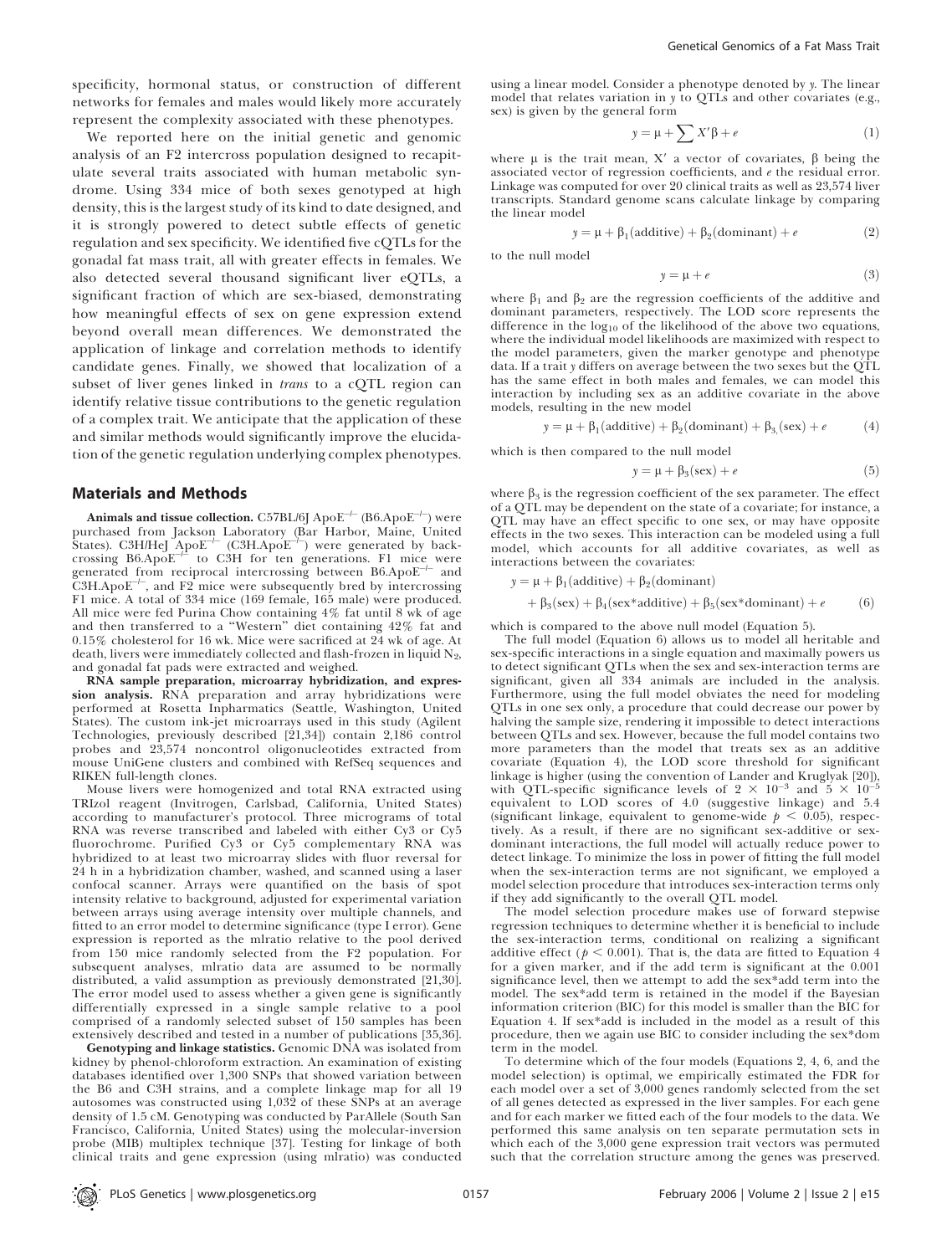The FDR for a given LOD score threshold was then computed as the ratio of the mean number of QTL detected in the permuted datasets (the mean taken over the ten permuted datasets) and the total number of QTL detected in the observed 3,000-gene dataset. We then generated ROC-like curves by varying the LOD score threshold, resulting in a range of FDRs (from  $0\%$  to more than  $50\%$ ). To simplify this type of summary, we considered no more than one QTL per chromosome per gene expression trait by considering only the QTL with the max LOD score on each chromosome for each trait. The ROC curves for each of the four models are shown in Figure S1, with the black curve corresponding to Equation 2, the blue curve corresponding to Equation 4, the red curve corresponding to Equation 6, and the green curve corresponding to the model selection procedure.

It is clear from the ROC curves that the sex and sex-interaction terms are significant in the gene expression dataset. For example, at an FDR of 5% we note that 800 QTLs were detected in the set of 3,000 genes for model 1, while  $968$  (21% increase) and 1,159 (45% increase) QTLs were detected for Equations 4 and 6, respectively. These results demonstrate significantly increased power to detect QTLs when sex is taken into account. We further note that the stepwise selection procedure captures more information than Equation 4, indicating a significant interaction signature in this dataset and also demonstrating that this simple statistical procedure is capable of identifying significant interaction events even at conservative FDR thresholds. Finally, it is of particular note that Equation 4 performed better than Equation 6, the model that incorporated the interaction terms at all times. That is, despite there being a significant interaction signature, the signature was not large enough to justify including interaction terms for every expression trait and at every marker tested. This fact motivated the need to employ the forward regression procedure, and these results further motivate the need to explore sex effects by employing even more sophisticated QTL detection methods, such as that recently described by Yi et al. [38].

Additional statistics. For each 23,574 oligonucleotides represented on the array, we computed a linear regression analysis to test for a correlation between the trait ''gonadal fat mass'' and each transcript. Similar to our method of calculating linkage, we employed a stepwise linear regression procedure using equations of the form

$$
y = \beta_0 + \beta_1(\text{gene}) + \beta_2(\text{sex}) + e \tag{7}
$$

$$
\quad \text{or} \quad
$$

$$
y = \beta_0 + \beta_1(\text{gene}) + \beta_2(\text{sex}) + \beta_3(\text{sex*gene}) + e \tag{8}
$$

compared to the null model

$$
y = \beta_0 + \beta_2(\text{sex}) + e \tag{9}
$$

where  $\beta_0$  is the intercept, and  $\beta_1$ ,  $\beta_2$ , and  $\beta_3$  represent the regression coefficients of their respective terms. As before, the parameter ''sex\*gene'' is only retained if it significantly improves the fit of the

#### References

- 1. Rossouw JE (2002) Hormones, genetic factors, and gender differences in cardiovascular disease. Cardiovasc Res 53: 550–557.
- 2. Lusis AJ (2003) Genetic factors in cardiovascular disease: 10 questions. Trends Cardiovasc Med 13: 309–316.
- 3. Drake TA, Schadt E, Hannani K, Kabo JM, Krass K, et al. (2001) Genetic loci determining bone density in mice with diet-induced atherosclerosis. Physiol Genomics 5: 205–215.
- 4. Colinayo VV, Qiao JH, Wang X, Krass KL, Schadt E, et al. (2003) Genetic loci for diet-induced atherosclerotic lesions and plasma lipids in mice. Mamm Genome 14: 464–471.
- 5. Schadt EE, Monks SA, Drake TA, Lusis AJ, Che N, et al. (2003) Genetics of gene expression surveyed in maize, mouse and man. Nature 422: 297–302.
- 6. Churchill GA, Airey DC, Allayee H, Angel JM, Attie AD, et al. (2004) The collaborative cross: A community resource for the genetic analysis of complex traits. Nat Genet 36: 1133–1137.
- 7. Abiola O, Angel JM, Avner P, Bachmanov AA, Belknap JK, et al. (2003) The nature and identification of quantitative trait loci: A community's view. Nat Rev Genet 4: 911–916.
- 8. Monks SA, Leonardson A, Zhu H, Cundiff P, Pietrusiak P, et al. (2004) Genetic inheritance of gene expression in human cell lines. Am J Hum Genet 75: 1094–1105.
- 9. Brem RB, Yvert G, Clinton R, Kruglyak L (2002) Genetic dissection of transcriptional regulation in budding yeast. Science 296: 752–755.
- 10. Yvert G, Brem RB, Whittle J, Akey JM, Foss E, et al. (2003) Trans-acting regulatory variation in Saccharomyces cerevisiae and the role of transcription factors. Nat Genet 35: 57–64.
- 11. Kirst M, Myburg AA, De Leon JP, Kirst ME, Scott J, et al. (2004) Coordinated

model. The p-value threshold for significant correlation is calculated by an F test, which compares the appropriate model (Equation 7 or 8) to the null model (Equation 9). As before, multiple testing was addressed with use of the FDR, ranking the  $p$ -values obtained from the above F tests and setting  $\alpha = 0.01$ .

Genes correlated with the gonadal fat mass trait generated several significant eQTLs. In order to determine if eQTLs generated by these genes were enriched in any locus or if they were distributed randomly, we compared the distribution of these eQTLs against the distribution of all liver eQTLs in overlapping 6-cM bins across the genome using the Fisher exact test. This test is based on exact probabilities from a specific distribution (hypergeometric distribution).  $b$ -Values obtained from this test were corrected for multiple comparisons using a simple Bonferonni correction (given that we performed 772 tests across the genome, 0.05/772). Loci with  $p < 6.5 \times$  $10^{-5}$  by Fisher exact test were considered significantly enriched for eQTLs correlated with gonadal fat mass.

#### Supporting Information

Figure S1. ROC Curves for Each of the Four Models Found at DOI: 10.1371/journal.pgen.0020015.sg001 (21 KB DOC).

Table S1. Suggestive and Significant eQTLs

Found at DOI: 10.1371/journal.pgen.0020015.st001 (3.7 MB XLS).

Table S2. Transcripts Significantly Correlated with Gonadal Fat Mass Found at DOI: 10.1371/journal.pgen.0020015.st002 (716 KB XLS).

## Acknowledgments

The authors wish to thank Steve Horvath, Desmond Smith, Xia Yang, Sudheer Doss, Anatole Ghazalpour, Pek Lum, and John Lamb for valuable discussions and insights. We thank Leslie Ingram-Drake for work on data preparation. Initial work on construction of the  $BXH$ .Apo $E^{-/-}$  cross was done by Weibin Shi.

Author contributions. SW, TAD, and AJL conceived and designed the experiments. SW, NY, and EES performed the experiments. SW, NY, HW, and TAD analyzed the data. EES and HW contributed reagents/materials/analysis tools. HW designed script and code to analyze data. SW, NY, EES, TAD, and AJL wrote the paper.

Funding. Work was supported in part by National Institutes of Health grants HL-30568 and HL-28481 to AJL, Public Health Services Training Grant HD07228–24 to SW, the Iris Cantor-UCLA Women's Health Center, UCLA National Center for Excellence in Women's Health Grant to TAD, and by an American Heart Association Medical Student Research Grant to NY.

Competing interests. The authors have declared that no competing interests exist. *&*

genetic regulation of growth and lignin revealed by quantitative trait locus analysis of cDNA microarray data in an interspecific backcross of eucalyptus. Plant Physiol 135: 2368–2378.

- 12. Kirst M, Basten CJ, Myburg AA, Zeng ZB, Sederoff RR (2005) Genetic architecture of transcript level variation in differentiating xylem of an eucalyptus hybrid. Genetics 169: 2295–2303.
- 13. Bystrykh L, Weersing E, Dontje B, Sutton S, Pletcher MT, et al. (2005) Uncovering regulatory pathways that affect hematopoietic stem cell function using ''genetical genomics.'' Nat Genet 37: 225–232.
- 14. Chesler EJ, Lu L, Shou S, Qu Y, Gu J, et al. (2005) Complex trait analysis of gene expression uncovers polygenic and pleiotropic networks that modulate nervous system function. Nat Genet 37: 233–242.
- 15. Hubner N, Wallace CA, Zimdahl H, Petretto E, Schulz H, et al. (2005) Integrated transcriptional profiling and linkage analysis for identification of genes underlying disease. Nat Genet 37: 243–253.
- 16. Morley M, Molony CM, Weber TM, Devlin JL, Ewens KG, et al. (2004) Genetic analysis of genome-wide variation in human gene expression. Nature 430: 743–747.
- 17. Wayne ML, McIntyre LM (2002) Combining mapping and arraying: An approach to candidate gene identification. Proc Natl Acad Sci U S A 99: 14903–14906.
- 18. West DB (1996) Genetics of obesity in humans and animal models. Endocrinol Metab Clin North Am 25: 801–813.
- 19. Brockmann GA, Haley CS, Renne U, Knott SA, Schwerin M (1998) Quantitative trait loci affecting body weight and fatness from a mouse line selected for extreme high growth. Genetics 150: 369–381.
- 20. Lander E, Kruglyak L (1995) Genetic dissection of complex traits: